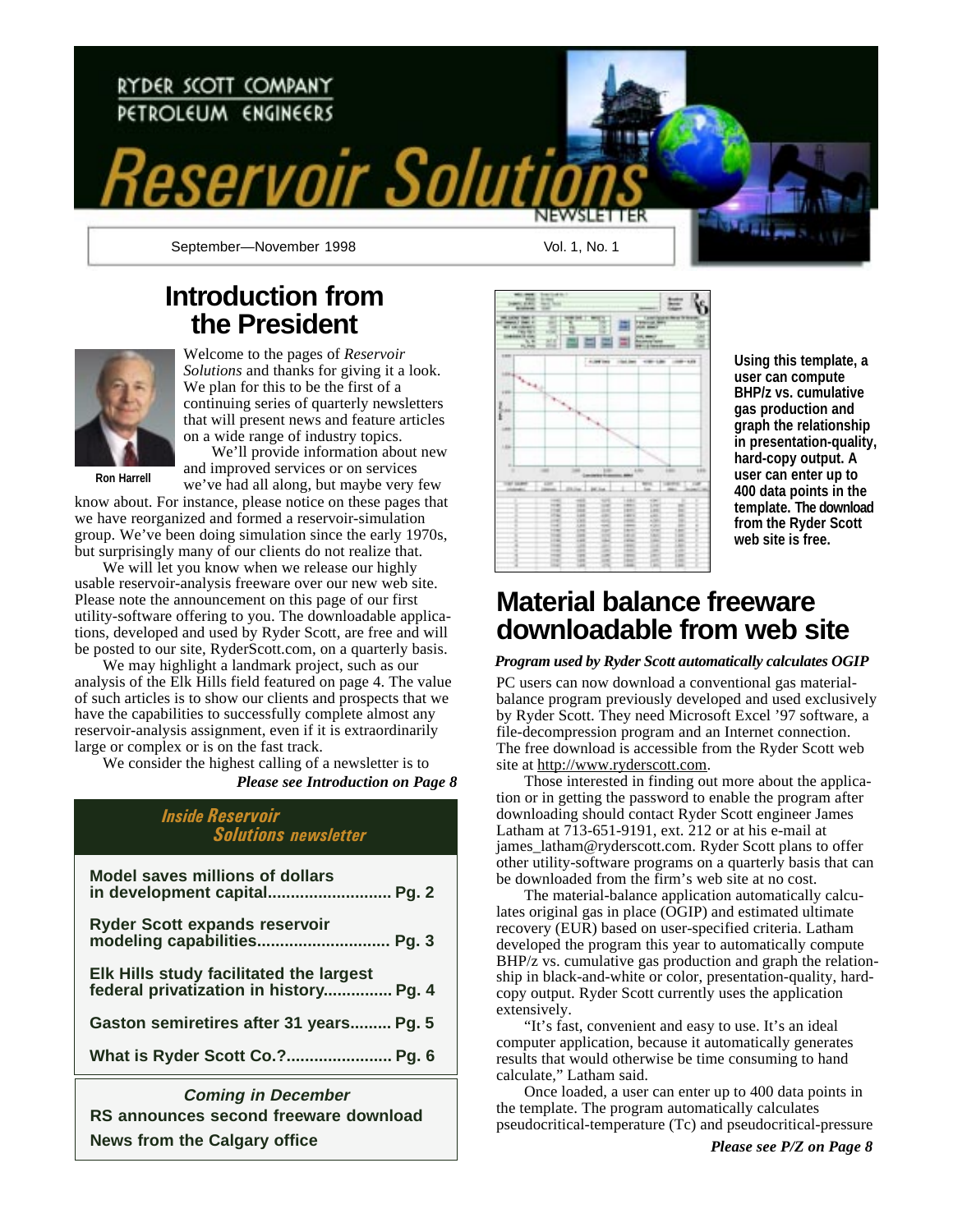### **Model saves millions of dollars in development capital**

Ryder Scott, working with the Nuevo Energy Co. engineering staff, has been successful in optimizing well-spacing requirements from full-field modeling results for the Santa Clara Lower Repetto oil field.

"Development-capital savings can be measured in the millions of dollars as well as improved economics on the remaining development plan," said Tom McCollum, senior exploitation engineer at Nuevo.

A key element in the engineering study was the modeling work performed by the Ryder Scott simulation team headed by engineer Dean Rietz. The team developed a basic black-oil model of the Lower Repetto reservoir and concluded that a proposed 28-well infill-drilling program to recover 800,000 barrels per well would not optimize field development. Based on initial model results, Nuevo and Ryder Scott drew up a recovery plan that

#### **Publisher's Statement**

*Reservoir Solutions* newsletter is published quarterly by Ryder Scott Company Petroleum Engineers. Established in 1937, Ryder Scott is one of the largest, oldest and most respected reservoir-evaluation consulting firms in the petroleum industry. The firm performs more than 1,000 consulting studies a year. Ryder Scott has issued reports on more than 200,000 wells or producing entities in North America. The firm has also evaluated hundreds of international oil and gas properties involving thousands of wells. Ryder Scott multidisciplinary studies incorporate geophysics, petrophysics, geology, petroleum engineering, reservoir simulation and economics. With 110 employees and more than 60 engineers and geoscientists, Ryder Scott has the capability to complete the largest, most complex reservoirevaluation projects in a timely manner.

#### **Board of Directors**

Raymond V. Cruce Chairman and CEO Ronald Harrell President Don P. Roesle Exec. V. President Harry J. Gaston President Emeritus

Sr. Vice Presidents: Ralph H. Fellows Joe P. Allen John R. Warner John E. Hodgin Kent A. Williamson

#### Reservoir Solutions

Editor: Mike Wysatta Business Development Manager

Ryder Scott Co. 1100 Louisiana, Suite 3800 Houston, Texas 77002-5218 Phone: 713-651-9191; Fax: 713-651-0849 Denver, Colorado; Phone: 303-623-9147 Calgary, AB, Canada; Phone: 403-262-2799 E-mail: info@RyderScott.com Web site: www.ryderscott.com

By increasing initial spacing requirements, we were able to capture more reserves per well and do a better job in controlling the initial reservoir pressure depletion around each wellbore.

### **—Tom McCollum, Nuevo Energy Co.**

included strategically locating about 12 wells in the 8,000-ft-deep field, which is located in 200 ft of water in the Santa Barbara channel seven miles offshore Ventura, California.

"By increasing initial spacing requirements, we were able to capture more reserves per well and do a better job in controlling the initial reservoir pressure depletion around each wellbore. That gave us overall better economics per remaining development well and, as an added bonus, a longer per-well life that increased overall recoveries from the reservoir by almost five-million barrels," said McCollum.

"Usually when you drill less wells, you expect to get less overall reserves. However, in this case, the model showed us the opposite. Without the modeling results, Nuevo could have very well over developed this reservoir."

Considering each well costs \$4.5 million to \$5.5 million to drill and complete, implementation of the new recovery plan will save more than \$50 million by eliminating overdrilling. Development will be accelerated because the plan does away with the 45 to 60 days per well it would have taken to drill and complete the unnecessary wells.

The reservoir model is also showing an uncanny accuracy for predicting production of the Lower Repetto sands. Nuevo initially tested the model by comparing predictions to the actual production of the Santa Clara S-62 well. Production came within 90 percent of the modeling prediction. The operator then drilled the S-28 well to the east and ran the simulation with the new well as an additional test before producing S-28. Again, the model prediction to actual production came within 90 percent.

At first, S-28 was modeled with simulated production from two of the lowest four sands, M and N. Initial

production was only half of the potential production indicated by the model.

After sufficient pressure drawdown was experienced in the M zone, the lower most N sand cleaned up and production peaked at 760 B/D. At that point, the well began behaving as the model initially predicted. S-28 hit a peak at 804 B/D before stabilizing at 780 B/D and then declining. The model showed initial production at 700 B/D with peak production averaging 757 B/ D with both sands open.

In late July, the well was making 508 B/D and the model was tracking closely to that figure, said McCollum. "You can't get better estimates and our confidence in the model is growing each time we use it," he added.

Rietz said one of the reasons that the model behaves as the field does is the Ryder Scott team carefully performed a time-consuming history match and made sure that the pore volumes and the quantities and descriptions of the fluids in place were correct. From log data, the group initially determined the structure tops for each sand as well as porosity and permeability and the net-to-gross ratio of sand for each well.

"You can't get better estimates. Our confidence in the model is growing each time we use it."

### **—Tom McCollum, Nuevo Energy Co.**

The engineering work involved preparing PVT data, generating relative-permeability relationships and preparing fluid contacts and completion/production histories. Once those were assembled, the team calibrated the model through history matching.

The model has thus far proved to be very accurate, but its beauty also lies in its simplicity and lower cost to construct. Although the multilayer model contains variable thicknesses of the beds, Rietz assigned homogenous reservoir properties to each of the five layers, including a constant porosity and permeability. Typically, a homogenous reservoir model has optimistic recovery predictions, however, in this

*Please see Nuevo on next page*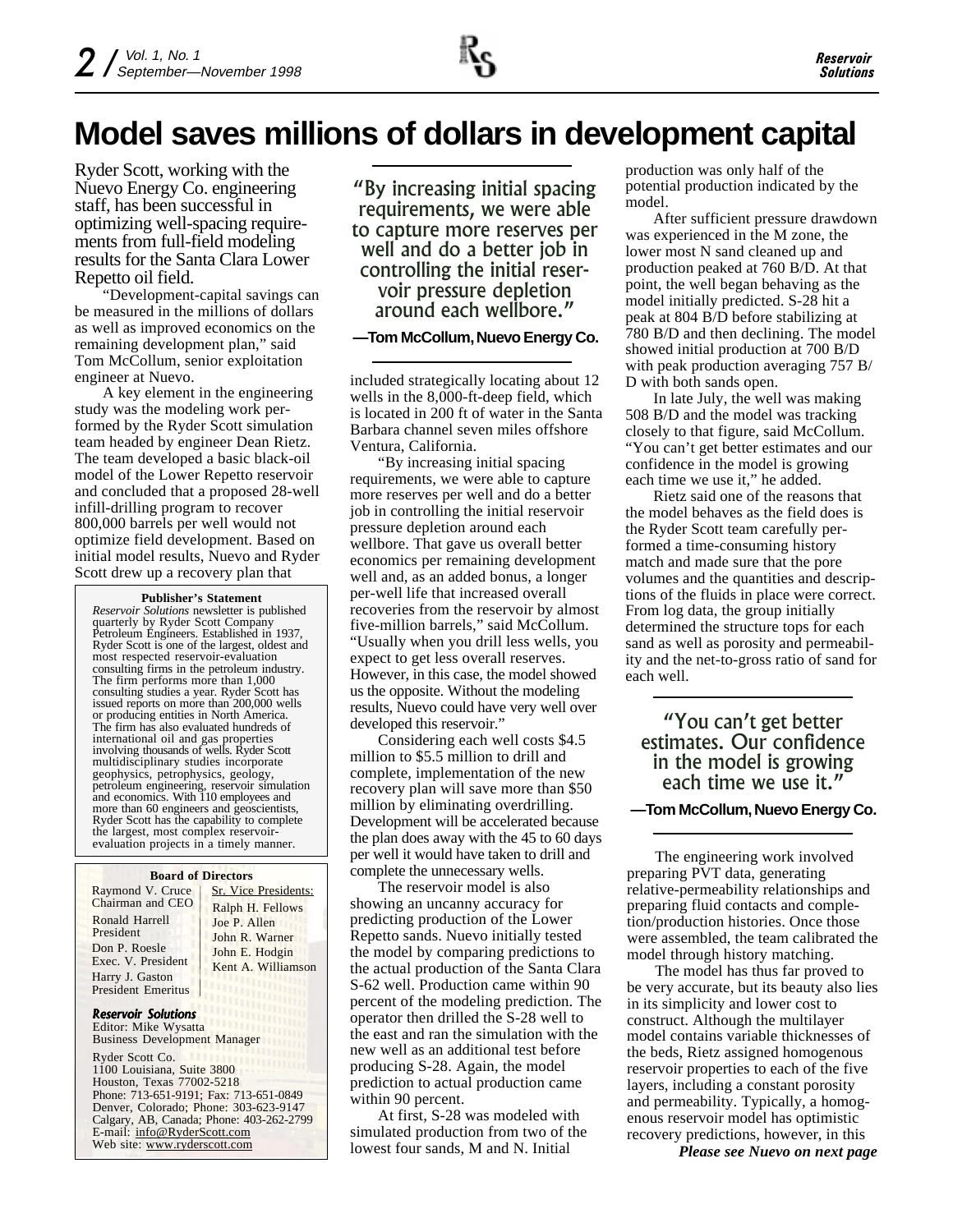

## **RS expands reservoir-modeling capabilities**

In response to a growing demand, Ryder Scott formed a reservoir-modeling group July 1 headed by Dean Rietz, manager-reservoir simulation. The firm has performed reservoir modeling since the early 1970s, however the reorganization and an increase in personnel will better enable Ryder Scott to handle all client requests.

"Our commitment to clients will remain the same. We simply have a more concentrated approach to conducting this work," said Rietz.

The firm's traditional services—analyses in geology, geophysics, petrophysics and classical petroleum-reservoir engineering—will guide the simulation efforts so that the models have more practical relevance than ones built by "pure" reservoir-simulation modelers, said Ray Cruce, CEO. The improved simulation capabilities also complement a full range of reservoir-evaluation services so that clients deal with a "one-stop shop."

Clients using all evaluation services, including modeling, provide data one time, eliminating the need to gather and transmit the same information to separate service providers. Ryder Scott will also be able to use the results of its own simulations in reserves estimations rather than reviewing modeling data from other firms less skilled in estimations.



**Reservoir simulation manager Dean Rietz reviews models constructed by his team.**

However, the reservoir-simulation group routinely audits other modeling studies. In August, the group was auditing three such models, said Rietz. Ryder Scott was also working on four simulation projects in August besides the Santa Clara

Lower Repetto work featured on page 2. • Construction of a full-field model to optimize future drilling and offshore field development. Ryder Scott will model the encroachment of the aquifer and the continued development of the gas cap.

Development of a model to assist in the design of a waterflood for sands that have already been depleted through primary recovery. The integrated study will provide an updated geological and petrophysical model through seismic interpretation and geostatistics. The simulation model will help determine the best

location of injection and production wells. Ryder Scott will also investigate the optimization of future operating parameters, such as injection rates.

• Construction of a model of a proposed gas-storage project in a reservoir in Pennsylvania. The simulation group will construct a probabilistic model using geostatistics to account for uncertainty since the reservoir data are limited. The study will include an assessment of existing gas in place and an optimal development plan based on injection and production requirements.

• Continued development of a model for another gasstorage facility. The client routinely refers to the model to optimize hedging/futures positions. The model furnishes timely, accurate production profiles for blowdown scenarios.

"Our policy has always been to decline studies with time frames too short to allow us to complete useful models or where the objective of the work cannot be met through simulation. That will not change," Rietz remarked.

The group strives to develop useful models within fixed budgets. "We will provide the most cost-effective solution, but we must also maintain the high standards of Ryder Scott," Rietz said. His phone number is 713-651-9191, ext. 216.

### *Nuevo—Cont. from Page 2*

case, the model served as a very effective tool for analyzing field-development options.

Although Ryder Scott has the capabilities to incorporate detailed geological modeling, including geostatistics, the firm intentionally kept the model simple. "In this case, we felt that we could provide a simplified, full-field model that would provide the details necessary to complete the client's objectives," said Rietz. "Regardless of the size of the field or budget, the client's objectives and the field characteristics dictate the complexity of the study."

Nuevo took advantage of the model's utility. "There is a skepticism about predicting future production from a

*Please see Nuevo on Page 8*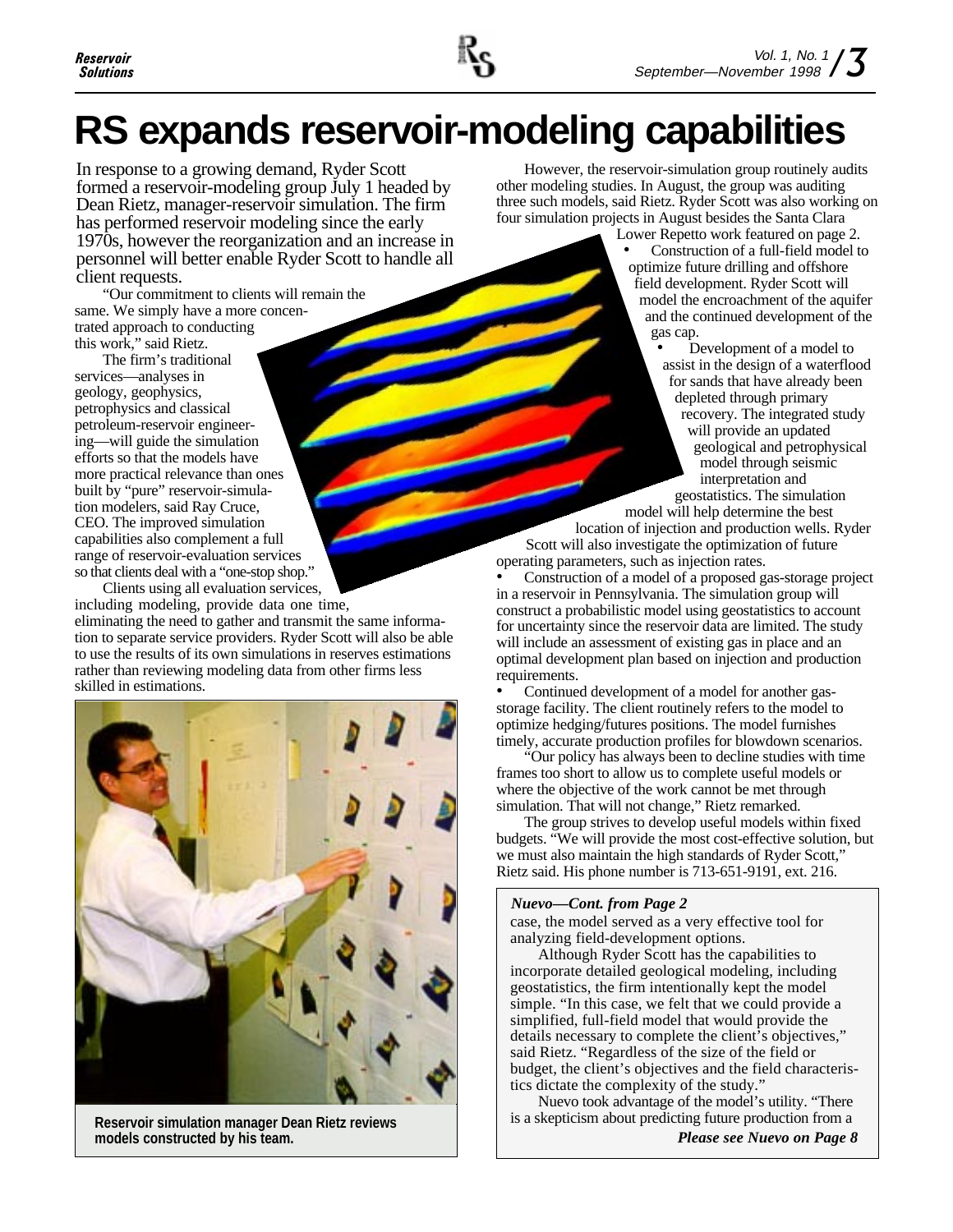

# **Elk Hills study facilitated the largest federal privatization in U.S. history**

he final chapter in the largest federal divestiture in U.S. history came to a close earlier this year when Occidental Petroleum Corp. bought government T interests in the Elk Hills Naval Petroleum Reserve for \$3.65 billion. Crucial in preparing for the record sale was the presentation of the Ryder Scott reserves report on the Elk Hills field. Five audit firms used the independent estimate in performing valuations of the property for establishing a minimum acceptable sales price.

The exhaustive study was remarkable not only for its complexity, but because Ryder Scott completed it within a year. Mandated by Congress to award the sales contract by February 1998, the U.S. Department of Energy gave Ryder Scott an April 1997 deadline for completion. To meet that, the firm deployed 51 of its engineers and geoscientists, grouped them into reservoir asset teams and assigned each team to a specific Elk Hills reservoir.

True to the adage, "Promise less, deliver more," Ryder Scott, within the time constraints, committed to fully evaluating the Stevens and Shallow Oil (SOZ) zones, the two main producing stratigraphic sections, and auditing prior evaluation work on the Dry Gas (DGZ) and Carneros zones. In the end, the firm exceeded those goals by performing a full multidisciplinary study of all zones.

"Because Elk Hills is one of the largest oil and gas fields in the United States, a complete reserves evaluation required an immense effort and resulted in the development of large quantities of data," said Don Roesle, project leader and executive vice president of Ryder Scott.

The field, since 1912, has produced more than 1 billion barrels of oil and more than 1.6 Tcf of gas. Although the DOE and several consultants had performed various scientific studies of Elk Hills over the past half century, the Ryder Scott evaluation was the first independent fieldwide reserves study conducted in years.

We agreed that Ryder Scott was one of the best consultants in the world. ... Ryder Scott's management was excellent to work with and did a thoroughly professional job. **—Gary Latham, U.S. DOE**

For some idea of the enormity of the study, the firm's professionals reviewed hundreds of technical reports from several DOE libraries and selected more than 350 reports to be housed at the Ryder Scott Houston office for reference. Analyzing past work and assembling existing databases took two to three months and allowed the teams to avoid doing unnecessary work already completed by others.

"It was a major issue to determine how much independent work to do vs. using existing work, both from the standpoint of holding down costs and doing the job in the shortest possible time," said Gary Latham, a DOE technical



**This beam pump, used to reduce back pressure in a well and increase production, is one of many artificial-lift units in the Elk Hills field. To analyze the production history, Ryder Scott had to consider the extent of artificial-lift operations and many other factors.**

representative involved in the divestiture.

Because of the voluminous amount of well data available on the field, Ryder Scott had to review and carefully select only necessary information to evaluate. Although more than 3,000 wells have been drilled in Elk Hills, the petrophysicists evaluated log data from a few hundred representative "key wells," selecting only those with modern, high-quality logging suites and core data.

Before Ryder Scott engineers could work with the digitized performance data from the DOE production data base, the team had to perform quality-control manipulations on the data bases and eventually converted the historical production data from Production Analyst to Aries.

The firm spent more than 40,000 hours (equivalent to more than 13 years of workdays) analyzing the field data and produced a massive three-volume report. The geologists produced about 400 hand-drawn and digital maps. It took 5 CDs to store Ryder Scott's evaluation and backup data that were presented to potential buyers along with other materials in a pre-bid package.

From the beginning, decision-makers in the DOE were free to choose a consultant by relying on "their own background and experience," said Latham.

"We agreed that Ryder Scott was one of the best consultants in the world. In this case, Ryder Scott's reputation served them well," said Latham. "Ryder Scott's management was excellent to work with and did a thoroughly professional job." Currently, the DOE retains Ryder Scott in an advisory capacity.

*Editor's Note: The full-text version of this article is available on our web site at http://www.ryderscott.com.*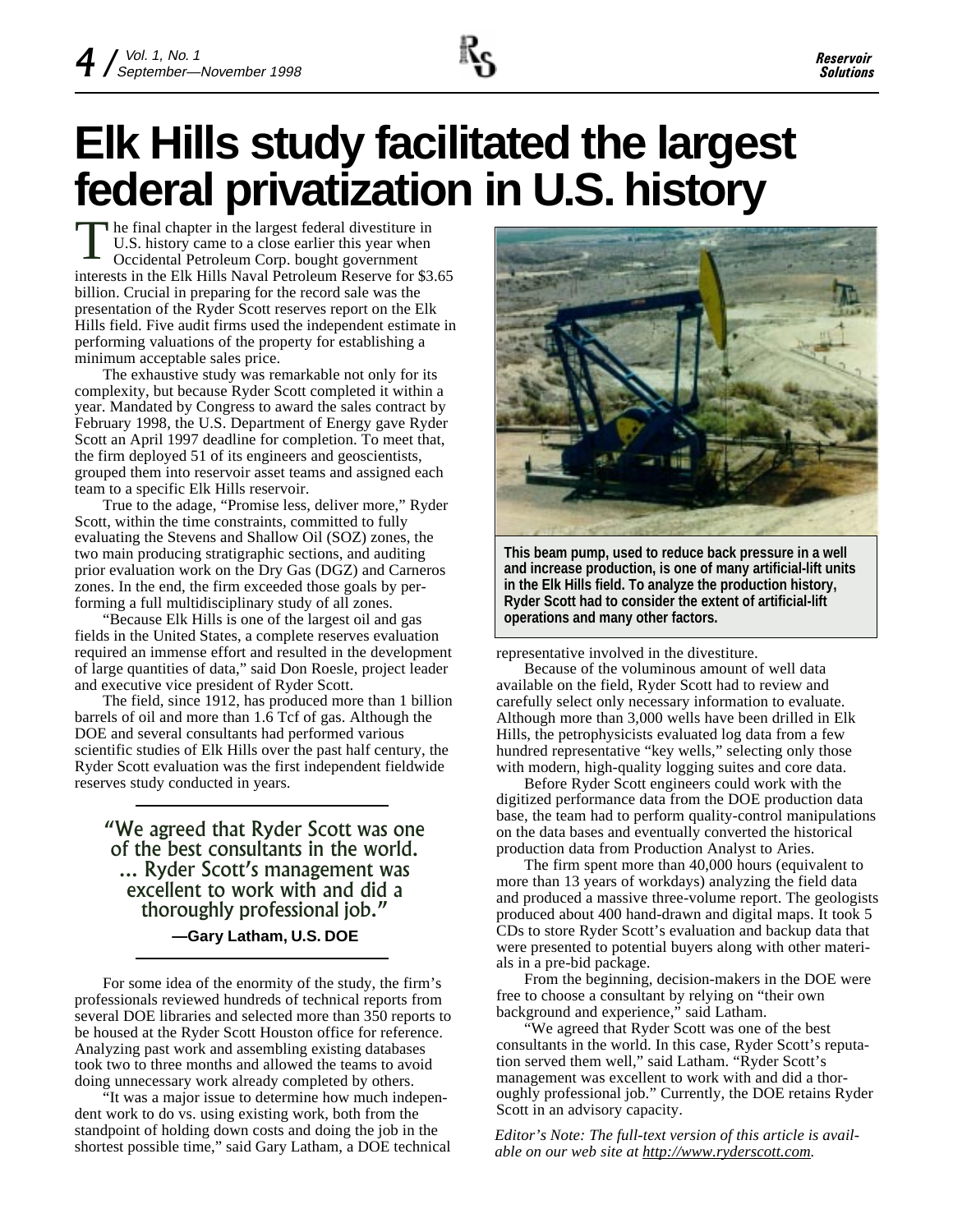### **Gaston takes semi-retirement after 31 years at Ryder Scott**

arry J. Gaston Jr., president emeritus, who began working for Ryder Scott in 1967, has recently taken semi-retirement, but will continue to work part time. H "I still plan to be involved at Ryder Scott for the foreseeable future. My attachment to the Company and its people, as well as my association with the many friends and acquaintances I have made in the oil and gas industry over the years, is still very important to me," he said. "I hope to continue to provide some benefit to the company through the years of experience I have achieved."

In the early 1960s when punch-card computer technology was used, Gaston and a young Rice University graduate student developed Ryder Scott's first cash-flow program. "As far as I know, we developed the first output that would place commas in numerical tabulations at each thousand level," he said. They also developed a technique that provided many levels of summary for the cash-flow report. "These features became a trade mark by which Ryder Scott reports were identified," said Gaston.

In a world of hand calculations and slide rules, Gaston was an early promoter of the use of computers to do engineering work. "It was not easy to convince my associates that the use of computer technology was imperative," he said. "As time has shown, the use of computer technology has opened up many opportunities in accounting for complicated ownership and in technical calculations—both too time consuming for hand calculations."

Among the most memorable projects for Gaston was a reservoir-modeling study he performed during the early 1970s. During that time, most oil fields in Texas were produced at full capacity because of relaxed allowables. Subsequently, reservoir pressures declined and gas caps formed or grew. That caused gas-oil ratios to increase and many operators were penalized with reduced allowables from the Texas Railroad Commission (RRC).

One client began to receive those penalties for production from a high structural position in the Tom O'Connor field in Texas. Acting on Gaston's advice, the operator



**President Emeritus Harry Gaston examines well-log cross sections for a client company that he still continues to work with even though he is semiretired. "I still plan to be involved at Ryder Scott for the foreseeable future," he said. Gaston has worked at Ryder Scott 31 years.**

presented the modeling study to the RRC and the report convinced the agency to reduce the maximum efficient rate (MER) allowable. The study also predicted an optimized production scenario based on the unitized operations of the field. Even though the client had said that unitization was impossible, the study convinced the disparate owners to unitize the field.

Some of the most difficult studies for Gaston have involved abnormally pressured gas reservoirs. The variances between material-balance calculations and the volumetrically determined reserve estimates in those reservoirs became obvious to him as early pressureperformance data became available.

"My obstinate position that the material-balance data was misleading in the Port Acres field in southeast Texas proved to be correct. Later, I took a similar position on the Bolivar Point field, much to the dissatisfaction of the client. Again, time proved my analysis to be correct," he said. The discoveries of many more of those types of reservoirs have provided data encouraging a more cautious approach to the use of early pressure data alone for the estimation of gas reserves.

"The most difficult part of my employment has been submitting conclusions undesirable to the client," said Gaston. "In the long run, I believe clients are grateful for the objectivity and independence with which all of us at Ryder Scott have attempted to approach our assignments."

Gaston does not expect to slow down much in semiretirement if recent history is any indication. He took up snow boarding a couple of years ago and his coworkers still kid him about reporting to work with a broken ankle from trying to negotiate a blue-black slope when, in his words, he was apparently going much faster than his ability would allow. "However, one year later and after a day-long lesson with a snow-board instructor, I can now take that slope safely," he said.

He is also been an avid motorcycle rider since 1964. "My flight instructor encouraged me to buy my first motorcycle so we could have something to do while not flying," said Gaston, who owns three motorcycles and four off-road dirt bikes. In addition to touring places like the Blue Ridge Parkway, Colorado, New Mexico and a planned fall trip to New England, he recently took a trip to the Copper Canyon in Chihuahua, Mexico to explore the canyon on an off-road bike.

"Since accumulating a lot of farm and ranch equipment over the years, I spend a lot of time working on servicing and maintaining it. This satisfies my mechanic instinct," he said.

As he has more time to devote away from the daily activities at Ryder Scott, he will be doing more of those activities.

"The Ryder Scott family of employees are all my most favorite group of people. I could not help but single out Ray Cruce, our chairman, whom I have known and worked with since 1956 as special. We have together seen Ryder Scott grow both in size and reputation over the years and have had many open, unencumbered discussions," said Gaston. "I must also mention Ralph Fellows, Joe Allen and Ron Harrell who were all very instrumental in guiding the firm through good and bad industry times and for whom I have a special relationship."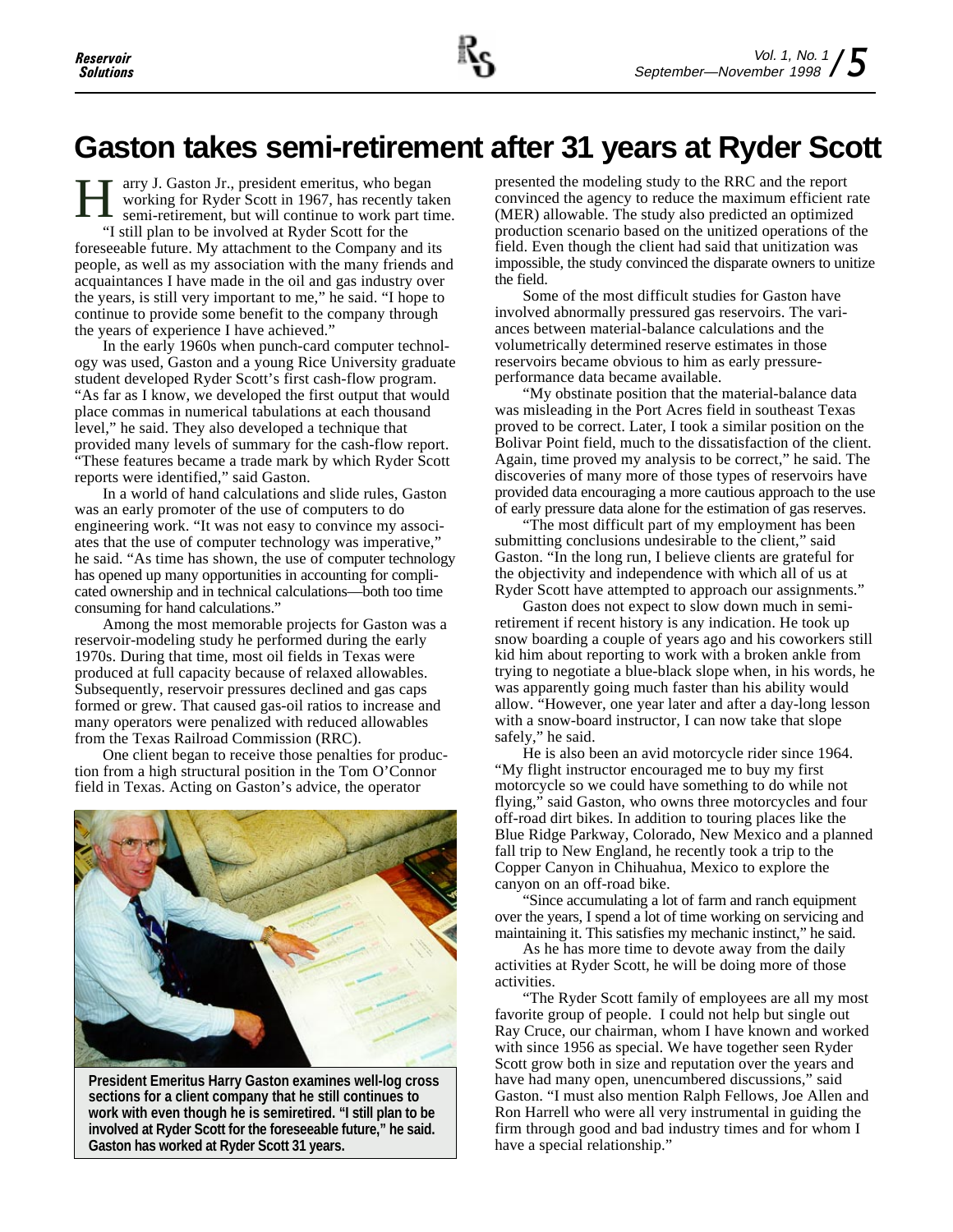## **What is Ryder Scott Co.?**

Ryder Scott Co. Petroleum Engineers is one of the largest, oldest and most respected reservoir-evaluation consulting firms in the petroleum industry. The company performs more than 1,000 consulting studies a year for oil and gas producers—both major and independent—investors, banks, governmental agencies and accounting and law firms.



Combining capable judgement with the latest computer technology, the company has earned worldwide recognition for its reliable predictions of the performance of complex oil and gas reservoirs. Ryder Scott has issued reports on more than 200,000 wells or producing entities in North America. The firm has also evaluated hundreds of international oil and gas properties involving thousands of wells.

Ryder Scott evaluates projects in various stages of exploration, development and production. The firm's studies range from basin evaluations of frontier plays to designing redevelopment programs for mature fields. Over the years, Ryder Scott has recruited and assembled very high quality geoscientists and engineers seasoned by years of experience and highly respected for successfully tackling the toughest reservoir-evaluation challenges in the world.

**Ryder Scott offices are in the 1100 Louisiana Bldg. in Houston**

Our geophysicists, petrophysicists, geologists, reservoir engineers and modelers work within their areas of expertise, combining their skills in close-knit, integrated teams. That synergistic, multidisciplinary approach facilitates the most precise, dependable scientific estimates possible of oil and gas reserves.

Over the years, energy companies, financial institutions, governments and others have come to rely on Ryder Scott independent certifications. The Ryder Scott report carries with it the assurances so essential in serious assessments of risks associated with buying, selling or evaluating petroleum properties or financing oilfield projects. The firm also analyzes project economics and generates computeraided cash-flow projections after carefully estimating historical and future production and reviewing contractual arrangements and other client information.

Ryder Scott is by far the most widely used consulting firm for preparing year-end reserve estimates in accordance with U.S. SEC guidelines. In ongoing reviews of annual reports by Arthur Andersen, oil companies continually list Ryder Scott as their consultant of record by a 2-to-1 margin over the nearest competitor.

With 110 employees and more than 60 professional engineers and geoscientists, the firm has the capability to complete any type of consulting services on time and within budget. The Houston-based firm has branch offices in Calgary and Denver.



### **History**

Ryder Scott Company Petroleum Engineers was founded in Bradford, Pennsylvania, in 1937 by Harry M. Ryder, an engineer, and partner David Scott Jr. The two originated chip-coring

analysis and developed many of the most scientific laboratory methods of that time to test wells.

Consultants Ryder and Scott also developed selectiveshooting practices involving core and log correlation and innovative well-placement methods. Rather than centering the fifth well in a "five spot" pattern, they located it in the center of the oil concentration as determined by core analyses from the other wells.

Ryder Scott's reputation grew, as it became known for expertise in designing waterflood and secondary-recovery projects. Oil producers in the waterflooding areas of Pennsylvania began to seek advice from Ryder Scott.

The firm responded by designing redevelopments under complete engineering control. New wells were chip cored and selectively shot. New production wells were strategically placed after studying the sand conditions at each new location. Data for each sand layer was obtained from chipcore analysis.

In some cases, Ryder Scott-designed redevelopments recovered as much oil as the original developments, even though the operators believed the fields were depleted or the wells were "watered out.'



By 1946, the year Ryder retired, the firm had grown to 60 employees. It had clients in several areas of the United States and was involved in some projects overseas. In 1955, the firm relocated to Wichita Falls, TX, and continued to prosper there. Besides meeting the increased demand for waterflood design in Texas and elsewhere domestically, Ryder Scott went overseas and provided technical assistance in waterflooding to Argentina in the mid 1960s.

In 1967, the firm moved to Houston and acquired Robert W. Harrison & Co., a consulting company highly respected for its capabilities in reservoir evaluation. The "marriage" of the two provided the right balance of skills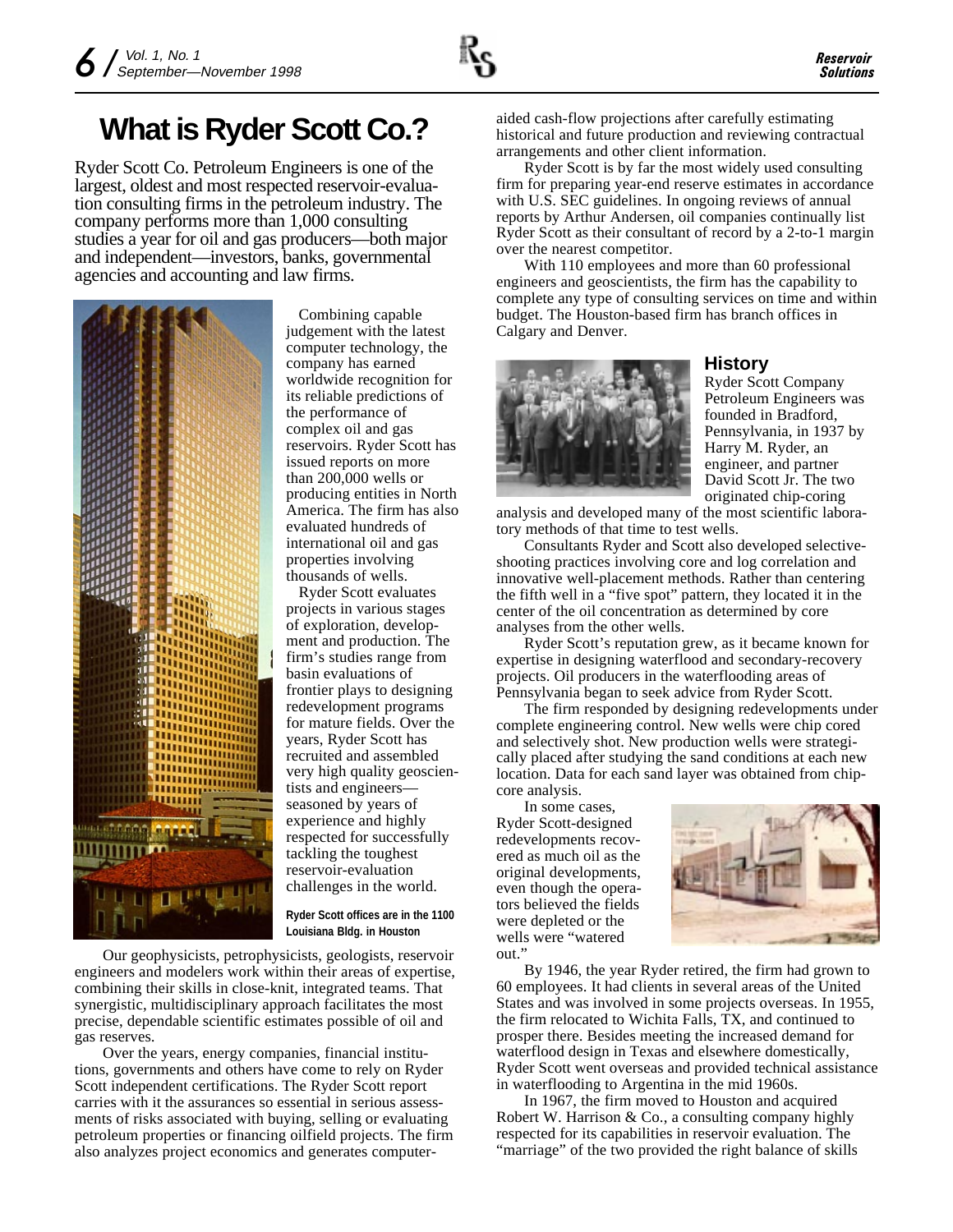and the newer, larger firm was able to offer a full range of services—from classical reservoir engineering to full fielddevelopment studies. By 1970, Ryder Scott had engineered about 700 waterfloods for almost 300 operators, but the demand for reserve-estimation work grew faster and soon became the mainstay of the firm.

As Ryder Scott's clientele increased, the firm opened a Denver office in 1978 and a Calgary office in 1995. Over the last 30 years, Ryder Scott has completed several landmark projects.



The most recent one was the 1997 evaluation of the Elk Hills Naval Petroleum Reserves for the U.S. Department of Energy. Ryder Scott spent more than 40,000 hours analyzing the billion-barrel producer and generated a three-volume reserves report. The work papers

and maps filled five CD-ROMs. After presentation of the report, government interests in the field sold for \$3.65 billion, the largest federal divestiture in U.S. history.



**Geophysics** The Ryder Scott geophysics group analyzes seismic data for oil and gas projects in all stages of maturity from exploration to development to secondary and tertiary recovery.

The firm interprets that data to aid in the development of full-scale geological models and volumetric estimates of oil and gas in place.

To investigate structural and stratigraphic reservoirs, Ryder Scott geophysicists carefully delineate the geology of faults, reefs, salt domes, anticlines and sand channels. To get the best possible geological picture, the geophysicists analyze and correlate well and seismic data.

Where well control is limited, geophysical interpretations enable Ryder Scott to project the extensions of hydrocarbon accumulations away from the bore holes. The geophysics group is familiar with the latest Geoquest and Landmark workstation technology and uses a wide variety of interpretation techniques including amplitude analysis, attribute analysis, stratigraphy studies, structural mapping and modeling, AVO analysis, inversion analysis, velocity analysis and forward modeling.



### **Geology**

Ryder Scott performs geological analyses of fields and regions worldwide—from basin evaluations to production geology. The firm uses stratigraphic and structural analyses and the latest computer-mapping programs and techniques to help unravel structurally complex geology. The firm generates isopach and

### The group has developed techniques for ... identifying some of the most challenging lithology and porosity systems in the world.

structure maps to better understand depositional environments and to define subsurface traps. Reservoir characteristics typically mapped include net and gross reservoir thickness, water saturation, porosity and pore volume. To produce a geologic model, Ryder Scott matches core and log data with the seismic stratigraphy and projects extensions of stratigraphic sections in unexplored areas. Ryder Scott integrates geological studies with geophysics, petrophysics and fluid properties to estimate the volumes of oil and gas in place.

### **Petrophysics**

The Ryder Scott petrophysics group analyzes clastic and carbonate lithologies in a wide range of depositional environments. The group performs well-log analysis and correlations and core analysis and integrates those interpretations with well-test, geophysics and geology data.

The petrophysicists build crossplots for determining lithologies, porosity and permeability distributions, waterresistivity values, water saturations and shale parameters. Ultimately, the group has developed techniques for determining fluid-transport properties and identifying potential hydrocarbons in some of the most challenging lithology and porosity systems in the world.



### **Petroleum Engineering**

The Ryder Scott engineering group is highly experienced in all phases of reservoir analysis, reserves determination and characterization, field development and reservoir management. The firm has optimized recovery for a variety of oilfield projects, including steam and water floods, development drilling, enhanced recovery and coal-bed methane.

Performance studies range from simple decline-curve analysis to material-balance studies to sophisticated modeling that simulates the behavior of complex reservoirs. Incorporating historical data and detailed fluid descriptions, those simulations range from black-oil to fully compositional formulations. Reservoir-management recommenda-

tions may involve stimulation techniques, additional well locations, facilities upgrading, horizontal drilling and enhanced recovery through the injection of water, steam, gas, carbon dioxide and nitrogen.